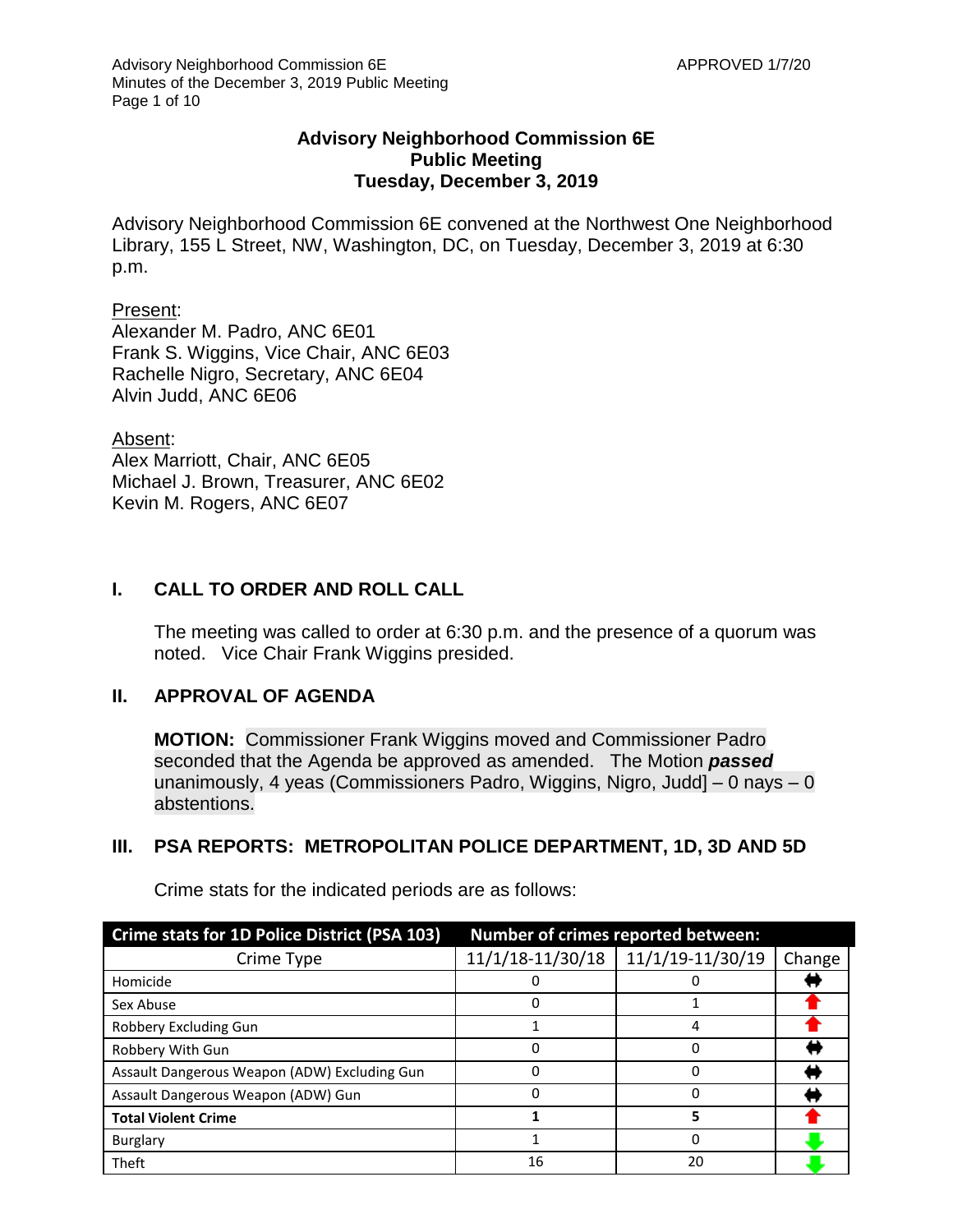#### Advisory Neighborhood Commission 6E APPROVED 1/7/20 Minutes of the December 3, 2019 Public Meeting Page 2 of 10

| Theft F/Auto                | 13 |    |  |
|-----------------------------|----|----|--|
| Stolen Auto                 |    |    |  |
| Arson                       |    |    |  |
| <b>Total Property Crime</b> | 31 | 29 |  |
| <b>Total Crime</b>          | 32 | 34 |  |

| Crime stats for 3D Police District (PSA 308) | Number of crimes reported between: |                  |        |
|----------------------------------------------|------------------------------------|------------------|--------|
| Crime Type                                   | 11/1/18-11/30/18                   | 11/1/19-11/30/19 | Change |
| Homicide                                     |                                    | O                |        |
| Sex Abuse                                    | 0                                  | 0                |        |
| Robbery Excluding Gun                        | 5                                  |                  |        |
| Robbery With Gun                             | 2                                  | 2                |        |
| Assault Dangerous Weapon (ADW) Excluding Gun | 1                                  | 0                |        |
| Assault Dangerous Weapon (ADW) Gun           | 1                                  | 0                |        |
| <b>Total Violent Crime</b>                   | 10                                 | 3                |        |
| Burglary                                     | 3                                  | $\overline{2}$   |        |
| Theft                                        | 20                                 | 24               |        |
| Theft F/Auto                                 | 35                                 | 31               |        |
| Stolen Auto                                  |                                    | 5                |        |
| Arson                                        | 0                                  | 0                |        |
| <b>Total Property Crime</b>                  | 65                                 | 62               |        |
| <b>Total Crime</b>                           | 75                                 | 65               |        |

| Crime stats for 5D Police District (PSA 503) | Number of crimes reported between: |                  |        |
|----------------------------------------------|------------------------------------|------------------|--------|
| Crime Type                                   | 11/1/18-11/30/18                   | 11/1/19-11/30/19 | Change |
| Homicide                                     | 0                                  |                  |        |
| Sex Abuse                                    | 1                                  | 0                |        |
| Robbery Excluding Gun                        | 2                                  |                  |        |
| Robbery With Gun                             | 4                                  | 2                |        |
| Assault Dangerous Weapon (ADW) Excluding Gun | 4                                  | $\Omega$         |        |
| Assault Dangerous Weapon (ADW) Gun           | 0                                  | 2                |        |
| <b>Total Violent Crime</b>                   | 11                                 | 6                |        |
| Burglary                                     | 4                                  | 4                |        |
| Theft                                        | 30                                 | 17               |        |
| Theft F/Auto                                 | 33                                 | 37               |        |
| Stolen Auto                                  | 8                                  | 12               |        |
| Arson                                        | 0                                  | 0                |        |
| <b>Total Property Crime</b>                  | 75                                 | 70               |        |
| <b>Total Crime</b>                           | 86                                 | 76               |        |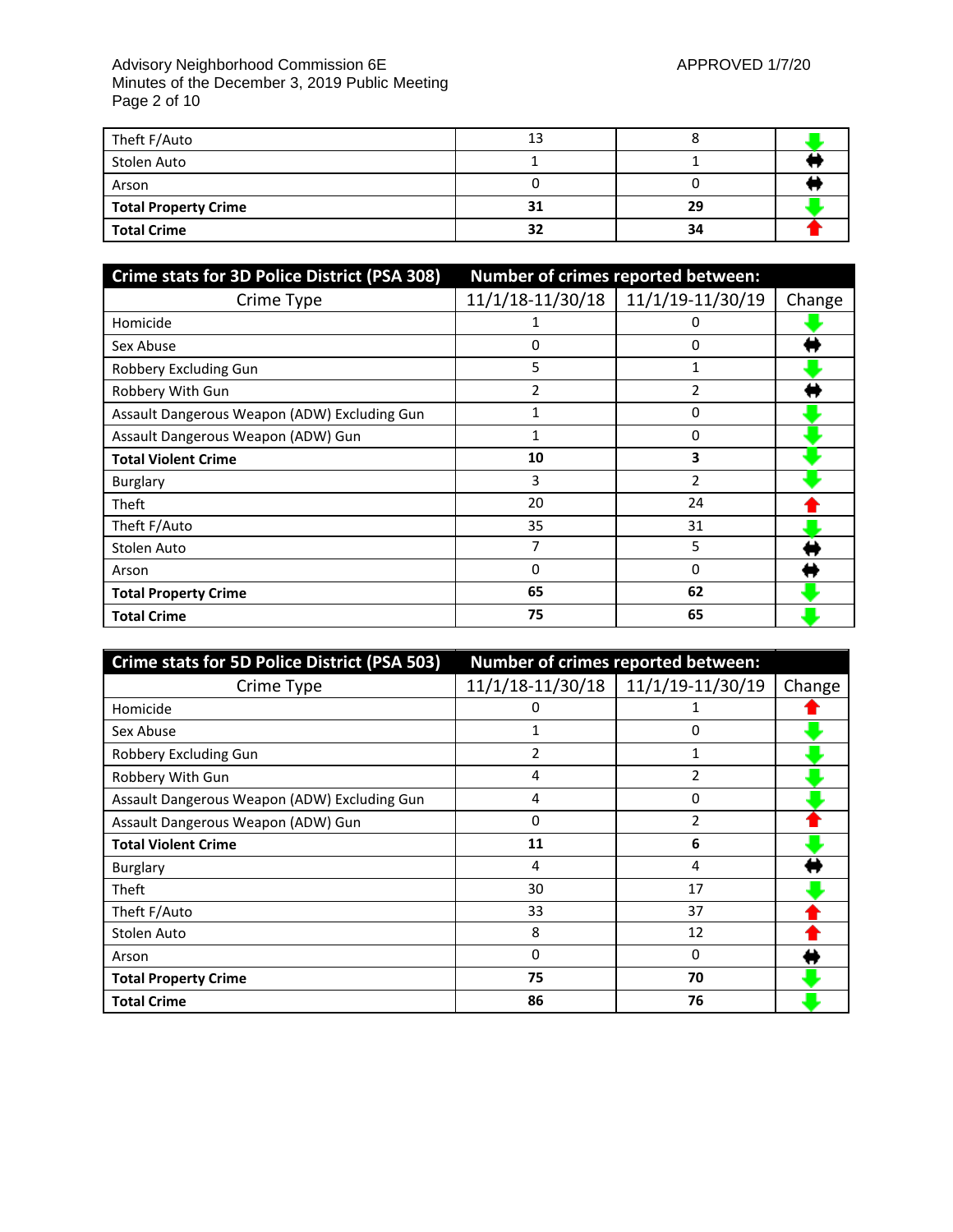**1D (PSA 103):** Officer S. Andelman reported the following: Over the last 30 days, there were 33 offenses. Crimes increased by 31% compared to the same period last year.

**3D (PSA 308):** Captain Han Kim stated that Violent Crime is down; there were two robberies with lockups. There are issues on the  $7<sup>th</sup>$  Street corridor – 5 gun arrests and recoveries. Going forward and the upcoming holiday season, Thefts from Auto and Package Thefts will increase, so residents should be especially mindful about leaving valuables in their vehicles and packages on their porches. He urged residents to take advantage of the camera rebate program as a deterrent. He advised the Mayor's Office announced a permanent camera is going up at 8<sup>th</sup> and R Streets, NW.

Commissioner Nigro asked whether he had any updates on N Street, NW, the 600 block of L Street, NW, and Morgan, Kirby and N Streets. Commissioner Padro asked how the Fall Crime Initiative has been going. Captain Kim responded that they are doing a lot of community outreach. Commissioner Wiggins asked about activity at 7th and S Street, NW. He also stated that police support is needed at the  $7<sup>th</sup>$  and N Street Park.

**5D (PSA 503) –** No officer was present.

## **IV. UPDATE ON THE NEW JERSEY AVENUE SAFETY PROJECT – PRESENTER TBD**

Commissioner Nigro introduced Andrew DeFrank, Ward 6 Community Engagement Specialist, DDOT and stated that there have been complaints about pedestrian safety on New Jersey Avenue, NW. She would like a weekly email from DDOT about this project. Mr. DeFrank responded that, right now, DC Water is about 90% done with their work; there will be two more shutdowns. In 2020, there will be night work reconstruction and overlaying of asphalt. The project is expected to end by the end of 2020. Commissioner Nigro stated more consistent email communication is needed.

# **V. CHRISTOPHER WADE, MPD COMMUNITY OUTREACH SPECIALIST**

Christopher Wade introduced himself as the new Community Outreach Specialist for MPD's First District.

## **VI. 502 M STREET, NW: DEPARTMENT OF BEHAVIORAL HEALTH, DEPUTY DIRECTOR ADULT SERVICES (RICHARD BEBOUT), PRESIDENT OF MBI (MARY BLACK), BUILDING OWNER (MAX FINLAND)**

Commissioner Nigro stated 502 M Street, NW has turned into a violent situation in her Single Member District. The home houses people who have mental health issues. There have been incidents of violence inside the home and toward her constituents. Her #1 concern is that everyone needs to be safe, including the people inside the home.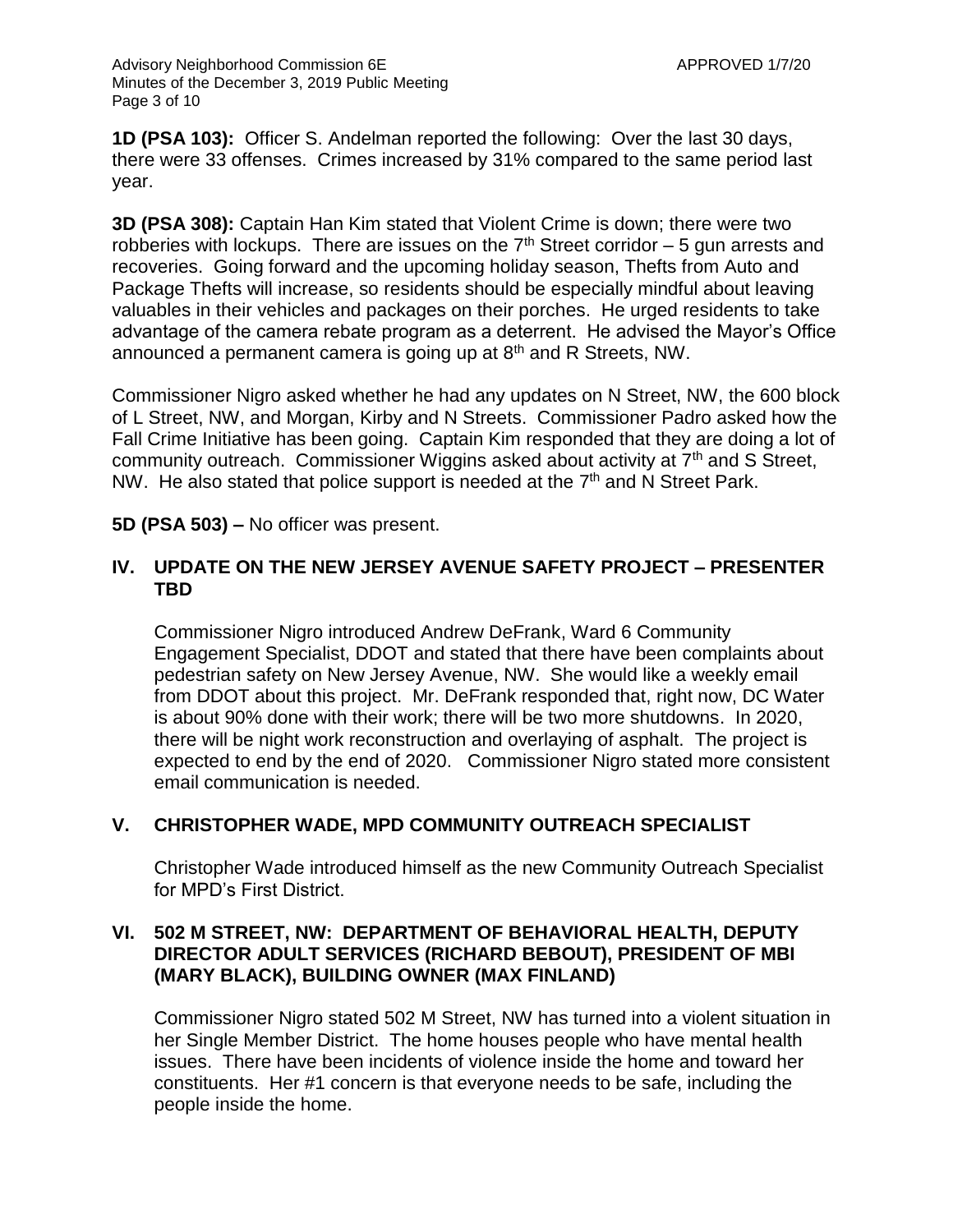A nearby resident stated there have been incidents with the property itself. There have been bricks thrown into houses, screaming at all hours of the night, and property damage where a person kicked through the front door. These behavior issues are a big concern.

Another nearby resident stated that a brick was thrown into their home that, fortunately, was unoccupied at the time. She noted that the President of their HOA reached out to the Department of Behavioral Health.

It was noted that the home used to be owned by Green Door and then taken over by MBI. There are less people coming over to do routine checkups. Residents' concerns have been met with silence. Issues started when Green Door went away.

Richard Debout, Deputy Director Adult Serves, DC Department of Behavioral Health, stated that he was previously employed by Green Door. Green Door was both the property owner and the service provider for all the individuals in the residence. There is now no contract for supportive services. This is Medicaid driven and a Medicaid choice.

Mary Black, President of MBI, stated that MBI took over in 2017. Changes happened in property management and they are continuing to serve. She noted that HIPAA prevents them from disclosing anything. MBI is not responsible for building maintenance. Her staff has been working diligently with the owner, Max Finland, and the community. MBI is an out-patient volunteer provider.

The owner of the home, Max Finland, stated he was here to listen. He was informed that the building needs to be maintained.

Commissioner Nigro stated that all three (3) entities need to work together.

[Commissioner Padro leaves the room at 7:34 p.m.]

# **VII. 1200 BLOCK OF 5TH STREET, NW (MID-CITY FINANCIAL): REQUEST FOR SUPPORT FOR PLANNED UNIT DEVELOPMENT (PUD) APPLICATION**

The presenters stated the property is currently vacant and will consist of a new 365 unit apartment building (12% affordable at up to 60% of AMI). It will be a mix of unit sizes and types; within 50' height, despite 60' allowable under Planned Unit Development (PUD); 3 and 4 stories, sensitive to neighborhood scale; all parking will occur off of N Street, NW (103 spaces); no retail; there will be a publicly accessible park. The building will have a  $6<sup>th</sup>$  Street, NW address.

The applicant made an initial presentation before the ANC in July 2019. They are before the ANC tonight to request support for their PUD application. Their hearing date before the Zoning Commission is January 16, 2020. Construction will begin in the spring of 2021.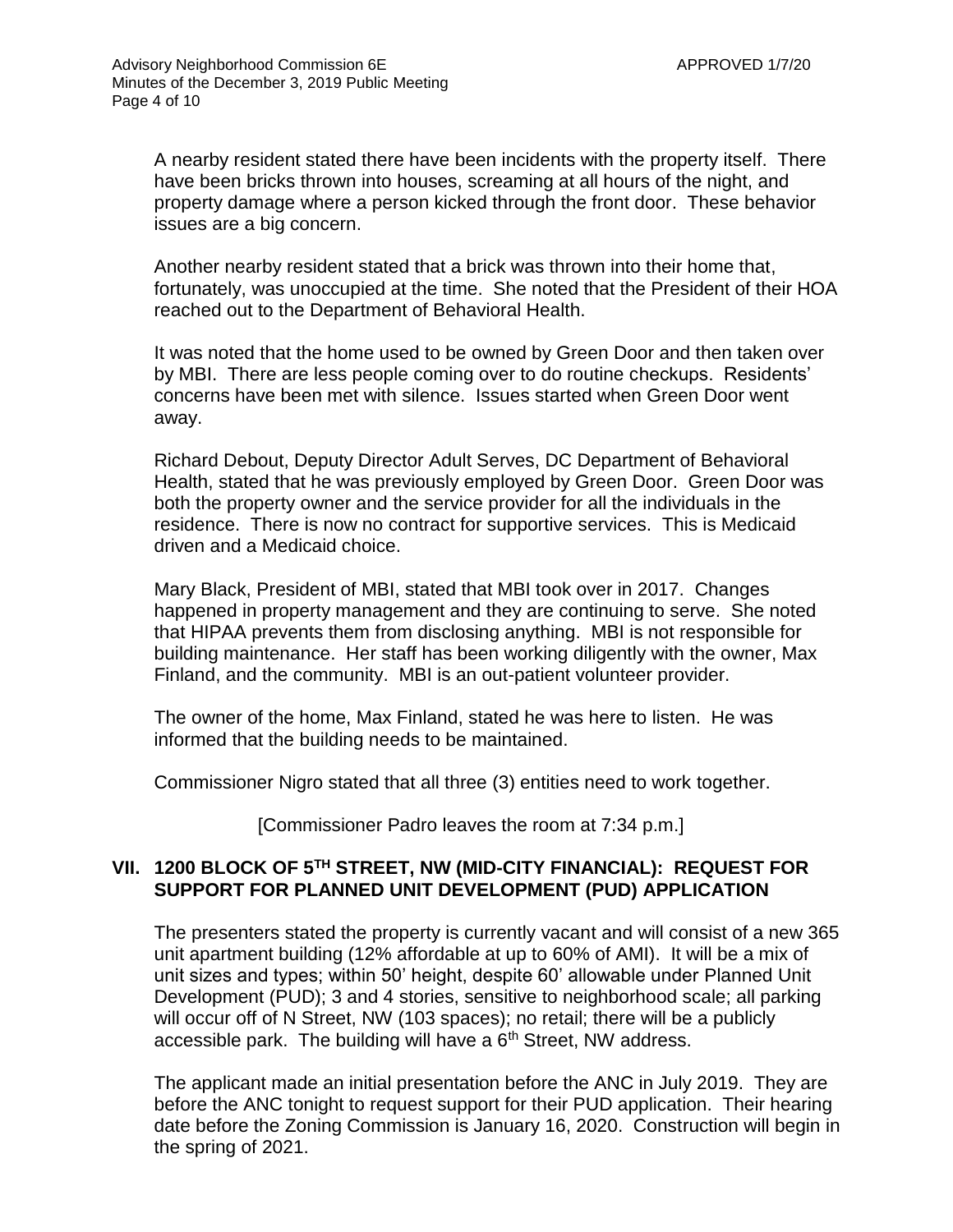.

[**NOTE:** A quorum of the Commission was not present in order to act upon the presenter's Request for Support. The Commissioners present advised that a Special Call meeting can be scheduled sometime in December to consider the Request for Support.

[Commissioner Padro returns to the meeting at 7:53 p.m.]

## **VIII. 1407 5TH STREET, NW: REQUEST FOR SUPPORT FOR ZONING RELIEF FROM E-304.1 REGARDING LOT OCCUPANCY PURSUANT TO E-5201.1 [6E02]**

The presenter is asking for relief from lot occupancy. This is a non-conforming lot. A majority of the lots on the block are over maximum. Lacked a Certificate of Occupancy (C of O) due to previous developers not having received a final Certificate of Occupancy approval. There is no change in the project from the existing state. The existing rear deck will stay, but this will remain in a state of non-compliance. The rear stairs will be at 69.95% lot occupancy.

The presenter met with ANC 6E's Zoning Committee. The Zoning Committee unanimously voted to approve the additional lot occupancy increasing to 69.95% which is less than the 70% maximum allowable.

**MOTION:** Commissioner Padro moved and Commissioner Judd seconded that ANC 6E *support* the request for support from 1407 5<sup>th</sup> Street, NW for zoning relief to increase the lot occupancy to 69.95% and that said support be communicated in writing to the Board of Zoning Adjustment (BZA). The Motion *passed* unanimously, 4 yeas (Commissioners Padro, Wiggins, Nigro, Judd) – 0 nays – 0 abstentions.

## **IX. 1101 5TH STREET, NW: REQUEST FOR SUPPORT FOR LOT OCCUPANCY VARIANCE, FLOOR OCCUPANCY VARIANCE, AND PERMISSION TO ALLOW THE OPERATION OF AN ART STUDIO [6E04]**

The applicant is seeking a request for support for lot occupancy variance, floor occupancy variance, and permission to allow the operation of an art gallery.

ANC 6E's Zoning Committee met and voted unanimously to approve this application for HPRB Concept and to approve for a gallery on the first level of the building. Secondly, the Zoning Committee unanimously voted to approve special exceptions for: (1) additional Floor Area Ratio (FAR) of .45%; and (2) Lot Coverage already at 100% and remain at 100%.

**MOTION:** Commissioner Nigro moved and Commissioner Padro seconded that ANC 6E *support* the request for support from 1101 5th Street, NW for special exceptions for Floor Area Ratio (FAR) and lot coverage, and permission to allow the operation of an art gallery, and that said support be communicated in writing to the Board of Zoning Adjustment (BZA). The Motion *passed* unanimously, 4 yeas (Commissioners Padro, Wiggins, Nigro, Judd) – 0 nays – 0 abstentions.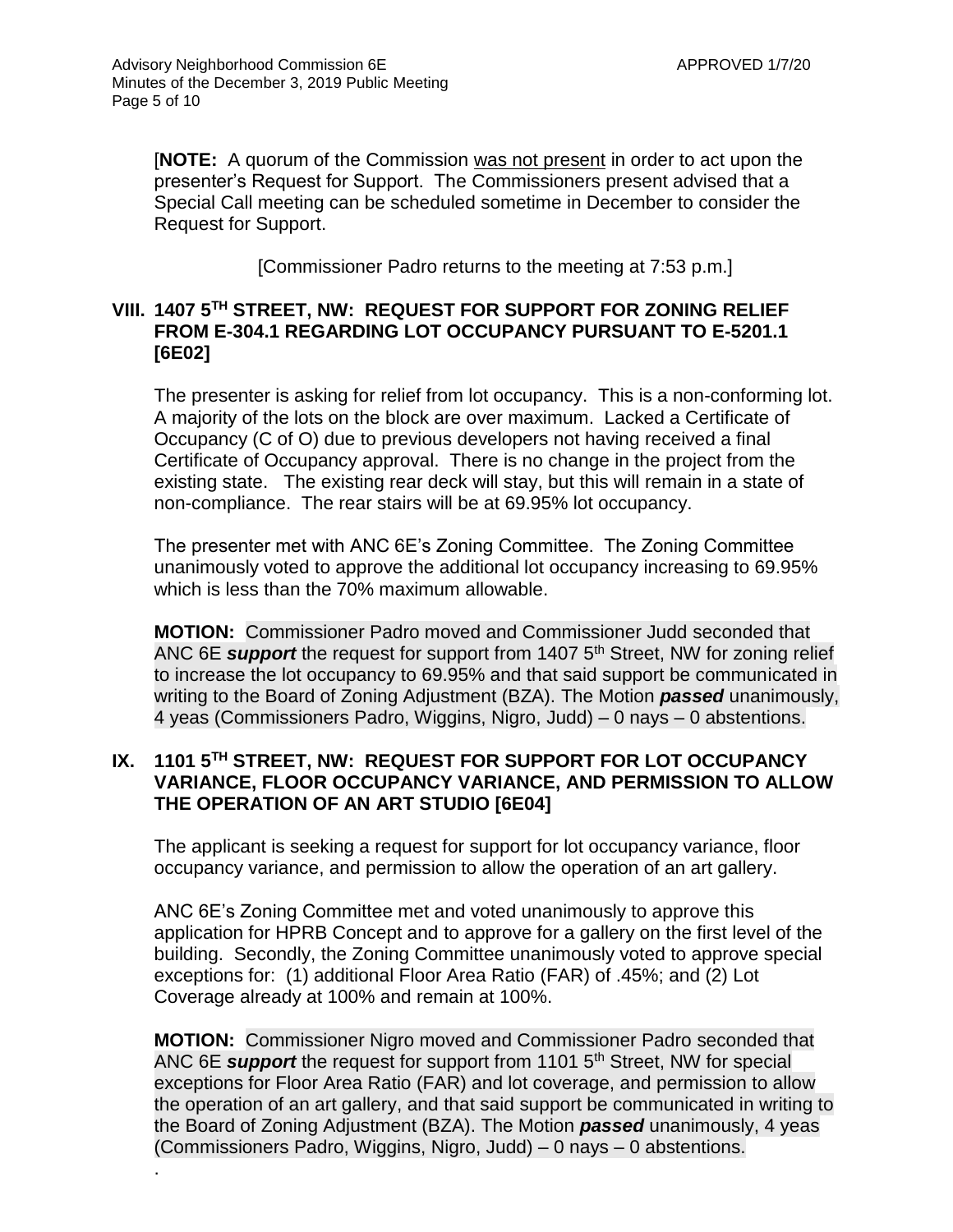## **X. 424 M STREET, NW: REQUEST FOR SUPPORT FOR CONCEPT DESIGN BEFORE THE HISTORIC PRESERVATION REVIEW BOARD [6E04]**

This development was previously a 4-unit development and will be increased to an 8-unit condo building. Scope of Work: Exterior repair to existing contributing 2 story over cellar brick building. Replace windows with new energy efficient windows to match existing. New front stoop and stair with new window wall beneath. Existing framing and floors to remain**.** Reconfiguration of interior walls. Underpinning of cellar to increase ceiling height, no addition above existing contributing building. Removal of non-contributing rear addition. New 4-story over cellar rear addition, wood frame construction with hardie panel cladding.

The presenter has met with HPRB and Zoning. Seeking approval from HPRB. Proposed lot occupancy is 58%. ANC 6E's Zoning Committee met and unanimously voted to support their HPRB application.

**MOTION:** Commissioner Nigro moved and Commissioner Padro seconded that ANC 6E *support* the request for support for concept design from 424 M Street, NW, and that said support be communicated in writing to the Historic Preservation Review Board (HPRB). The Motion *passed* unanimously, 4 yeas (Commissioners Padro, Wiggins, Nigro, Judd) – 0 nays – 0 abstentions.

## **XI. 1015 7TH STREET, NW (@1015, LLC T/A @1015): REQUEST FOR SUPPORT FOR RENEWAL OF CLASS "C" TAVERN LICENSE [6E04]**

Commissioner Nigro stated that there is a Settlement Agreement in place, but that repeated requests for a copy of their security plan have been ignored. Accordingly, she recommended that ANC 6E protest the renewal on the basis of adverse impacts on peace, order and quiet.

**MOTION:** Commissioner Nigro moved and Commissioner Padro seconded that ANC 6E *protest* the 1015 7<sup>th</sup> Street, NW, t/a @1015, for renewal of their Class "C" Tavern License, and that said protest be communicated in writing to the ABC Board and ABRA. The Motion *passed* unanimously, 4 yeas (Commissioners Padro, Wiggins, Nigro, Judd) – 0 nays – 0 abstentions.

## **XII. 606 FLORIDA AVENUE, NW (RITO LOCO/EL TECHO): REQUEST FOR SUPPORT FOR MODIFICATION OF ABC RESTAURANT LICENSE SETTLEMENT AGREEMENT TO ALLOW ONE DAY SUBSTANTIAL CHANGE PERMITS [6E02]**

Commissioner Padro stated that Rito Loco/El Techo is requesting a modification to their Settlement Agreement to allow for one day substantial changes to allow, for example, for an additional hour or so of service on New Year's Eve. Presently, there is no service after midnight on weekdays. Since New Year's Eve falls on a Tuesday, they are requesting to stay open until 1:30 a.m.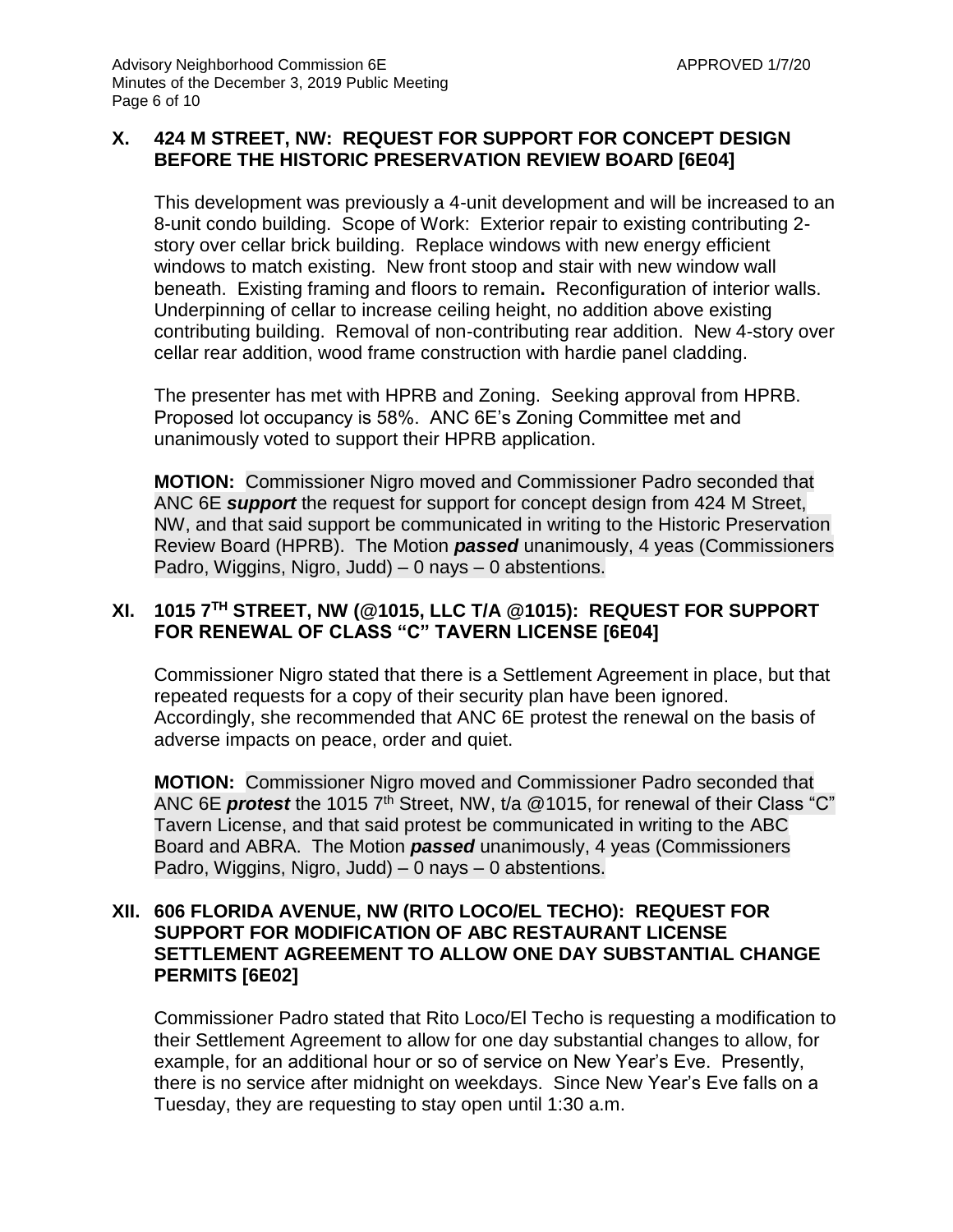**MOTION:** Commissioner Padro moved and Commissioner Wiggins seconded that ANC 6E *approve* the Settlement Agreement amendment of Rito Loco/El Techno, 606 Florida Avenue, NW, to be able to allow for one day substantial changes and that said support be communicated in writing to the ABC Board and ABRA. The Motion *passed* unanimously, 4 yeas (Commissioners Padro, Wiggins, Nigro, Judd) – 0 nays – 0 abstentions.

## **XIII. 1539 7TH STREET, NW (THE PASSENGER): REQUEST FOR SUPPORT FOR RENEWAL OF ABC TAVERN LICENSE [6E02]**

Commissioner Padro stated the establishment has no adverse history or complaints from neighbors and that the ABC Licensing Committee recommended support of the renewal of their ABC Tavern License.

**MOTION:** Commissioner Padro moved and Commissioner Judd seconded that ANC 6E *support* The Passenger, 1539 7<sup>th</sup> Street, NW, for renewal of their ABC Tavern License and that said support be communicated in writing to the ABC Board and ABRA. The Motion *passed* unanimously, 4 yeas (Commissioners Padro, Wiggins, Nigro, Judd) – 0 nays – 0 abstentions.

## **XIV. 505 O STREET, NW: BERNARD BERRY – SEEKING SPECIAL EXCEPTION RELIEF, INCREASE LOT SIZE FROM 61.3% TO 68.6% [6E02]**

Bernard Berry is adding interior space to the rear on the first and second floor to create a terrace on the third floor. From the third floor terrace, a spiral staircase will connect to the roof. The allowed lot coverage is 60%, the existing lot coverage is 61.3%, and the proposed lot coverage is 68.6%.

ANC 6E's Zoning Committee met and voted unanimously to approve the additional lot occupancy increasing to 68.6% which is less than the 70% maximum allowable.

**MOTION:** Commissioner Padro moved and Commissioner Wiggins seconded that ANC 6E *support* the request for special exception relief of 505 O Street, NW and that said support be communicated in writing to the Board of Zoning Adjustment (BZA). The Motion *passed* unanimously, 4 yeas (Commissioners Padro, Wiggins, Nigro, Judd) – 0 nays – 0 abstentions.

## **XV. WALKER JONES EDUCATION CAMPUS: REQUEST FOR CROSSING GUARDS AT THE INTERSECTION OF M STREET, NW/NE AND NORTH CAPITOL STREET, NW [6E07]**

Alex Lopez, Chair of ANC 6E's Transportation Advisory Committee, stated that the Committee met and recommended that ANC 6E: **(1)** ask DDOT to assign a traffic control officer to the intersection of M Street, NW/NE and North Capitol Street, NW/NE between AM and PM school arrival and departure periods ; **(2)** ask DDOT to eliminate one of the dual left turn lanes at North Capitol and M Street and implement the changes that DDOT recommended.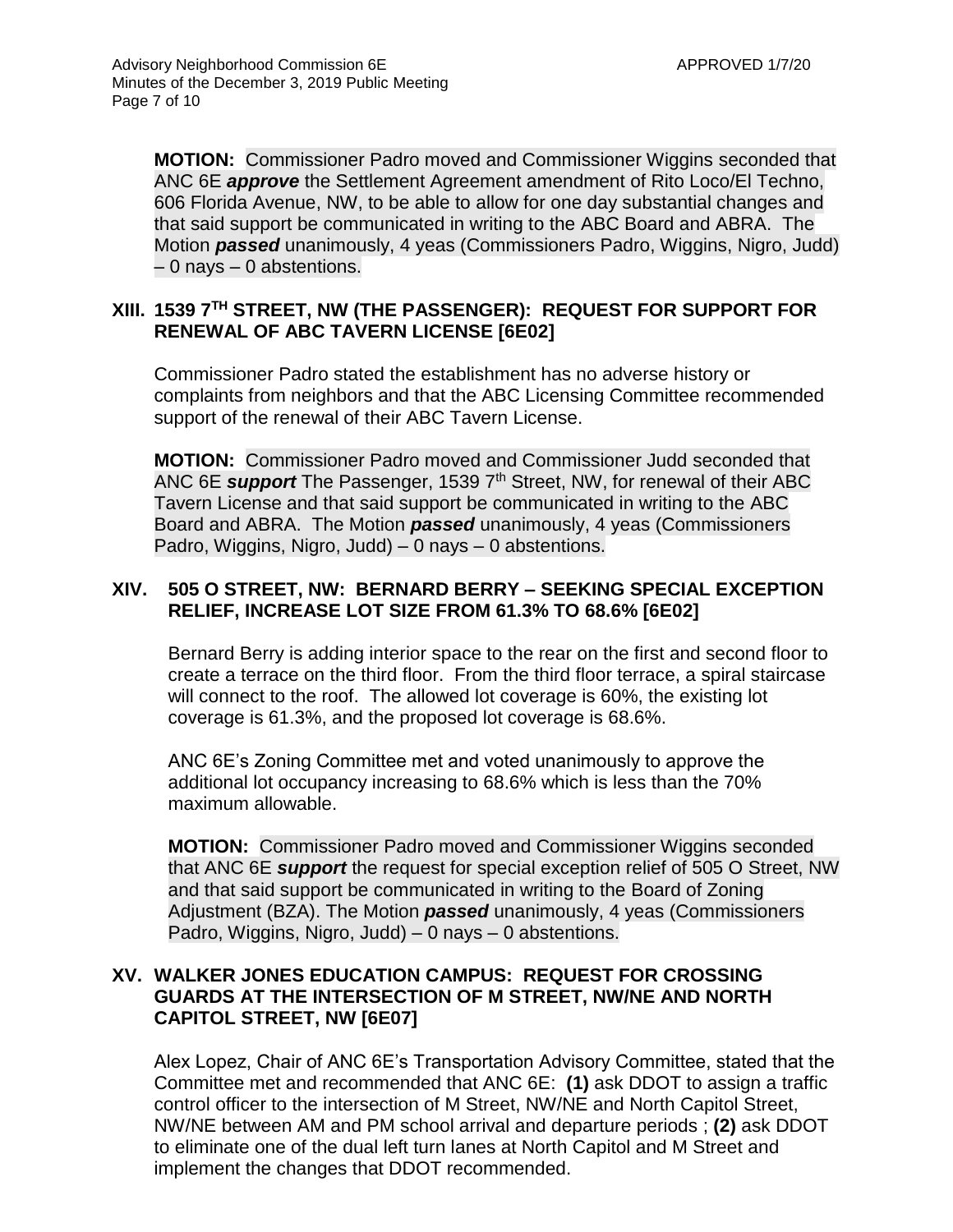**MOTION:** Commissioner Wiggins moved and Commissioner Padro seconded that ANC 6E: **(1)** recommend that DDOT immediately assign Traffic Control Officers to the intersection of M Street, NW/NE and North Capitol Street, NW during the AM and PM school arrival and departure periods, with a focus on when school children are present; **(2)** further, that in the short term, DDOT eliminate one of the dual leftturn lanes from M Street, NW eastbound onto North Capitol Street, NW northbound; and **(3)** install automated traffic enforcement (speeding and red light cameras) at this intersection. The Motion *passed* unanimously, 4 yeas (Commissioners Padro, Wiggins, Nigro, Judd) – 0 nays – 0 abstentions.

## **XVI. RESOLUTION SUPPORTING CONSTITUENT REQUEST FOR A TRAFFIC SAFETY ASSESSMENT ON 6TH STREET BETWEEN M STREET, NW AND RHODE ISLAND AVENUE, NW [6E02, 6E03, 6E04]**

Alex Lopez, Chair of ANC 6E's Transportation Advisory Committee, stated there has been incessant speeding on 6<sup>th</sup> Street between M Street, NW and Rhode Island Avenue, NW. Further, Amy Leffler, ANC 6E resident submitted a Traffic Safety Assessment Questionnaire requesting that DDOT conduct a Traffic Safety Assessment. The Transportation Advisory Committee requested ANC 6E support for a resolution to this effect.

**MOTION:** Commissioner Wiggins moved and Commissioner Padro seconded that ANC 6E requests that DDOT conduct a Traffic Safety Assessment, consistent with the request of ANC 6E resident Amy Leffler, and implement a Traffic Calming Plan for 6th Street, NW between M Street NW and Rhode Island Avenue, NW and with the intent of prioritizing the safety and well-being of pedestrians, cyclists, and other non-motorized-vehicle traffic; and

FURTHER, that ANC 6E requests DDOT to consult with the ANC and the ANC 6E Transportation Advisory Committee on the planning, design, and implementation of the Traffic Safety Assessment and Traffic-Calming Plan for 6<sup>th</sup> Street, NW, between M Street, NW and Rhode Island Avenue, NW, and that such planning, design, and implementation be complementary to all other existing and anticipated roadway safety, pedestrian safety, and bicycle safety efforts in proximity to this area. The Motion *passed* unanimously, 4 yeas (Commissioners Padro, Wiggins, Nigro, Judd)  $-0$  nays  $-0$  abstentions.

## **XVII.RESOLUTION SUPPORTING THE EXTENSION OF THE BIKE LANES AND CROSSWALK IMPROVEMENTS ON 7TH STREET, NW BETWEEN N STREET, NW AND MT. VERNON PLACE, NW [6E05, 6E07]**

Alex Lopez, Chair of ANC 6E's Transportation Advisory Committee, stated that the 7<sup>th</sup> Street, NW bike lanes end abruptly at N Street, NW, forcing southbound cyclists and motor vehicle drivers into a dangerous lane merge through the intersection with N Street, NW. The Transportation Advisory Committee requested ANC 6E support for a resolution to this effect. Commissioner Frank Wiggins voiced his strong opposition to the extension of bike lanes on 7<sup>th</sup> Street, NW.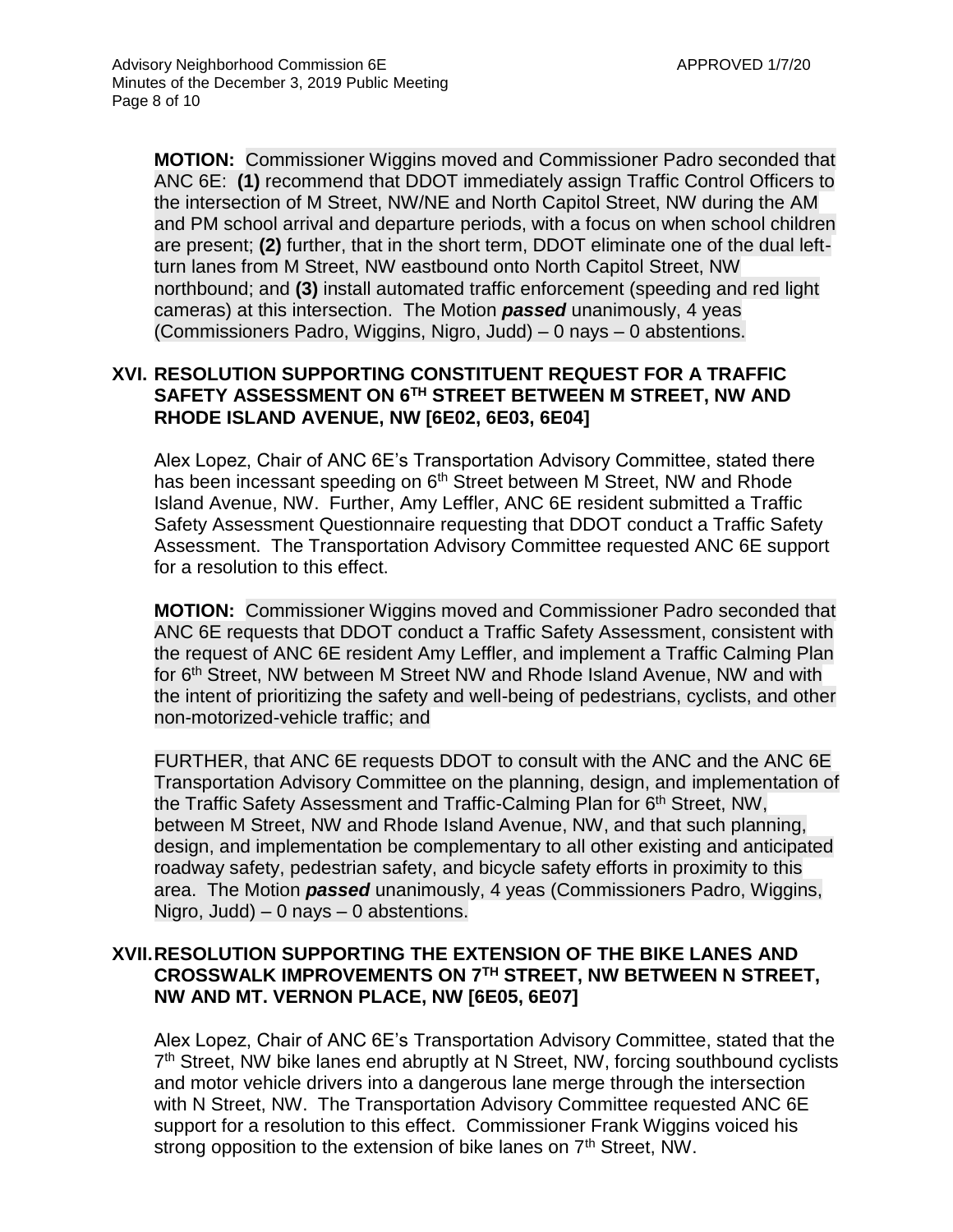**MOTION:** Commissioner Nigro moved and Commissioner Padro seconded that ANC 6E requests that DDOT immediately install high visibility, ladder-style crosswalks at all pedestrian crossings for the following signalized intersections: o 7<sup>th</sup> Street and N Street, NW;

- 
- 7<sup>th</sup> Street and M Street, NW:
- 7<sup>th</sup> Street and L Street, NW; and
- o 7<sup>th</sup> Street and Mt. Vernon Place, NW/New York Avenue, NW.

FURTHER, that ANC 6E requests that DDOT extend the bike lanes on  $7<sup>th</sup>$  Street, NW south to Mt. Vernon Place, NW/New York Avenue, NW, to create a continuous bike lane corridor between Florida Avenue, NW and Mt. Vernon Place, NW/New York Avenue, NW;

AND FURTHER that ANC 6E supports the traffic configuration proposed in DDOT's 30% Design Submittal of April 2015 for the 7<sup>th</sup> Street NW Bicycle Lane Project from New York Avenue, NW to N Street, NW for the bike lane created by DDOT. The Motion **passed**, 3 yeas (Commissioners Nigro, Padro, and Judd) – 1 nay (Commissioner Wiggins) – 0 abstentions.

## **XVIII. TREASURER: APPROVAL OF ANC 6E QUARTERLY FINANCIAL REPORTS**

The Treasurer was absent.

## **XIX. OLD BUSINESS**

**Installation of Gas Meter in Public Space:** Commissioner Padro stated that a resident of Wiltberger Street brought to his attention the fact that Monument Realty has installed a gas meter in public space that is completely blocking the sidewalk on the east side of Wiltberger Street. At the ANC 6E February 5, 2019 Public Meeting, ANC 6E asked DDOT to expand the sidewalks on the east side of the block in light of the impending construction of two new development projects there. That recommendation was ignored, with the result that this sidewalk will now be impassable for all pedestrians.

**MOTION:** Commissioner Padro moved that ANC 6E recommend to DDOT that the sidewalk on the east side of Wiltberger Street be expanded in order to improve pedestrian safety. The Motion *failed* for lack of a second.

\*\*This matter will be added to the agenda for the ANC 6E January 7, 2020 Public Meeting.

## **XX. NEW BUSINESS**

None.